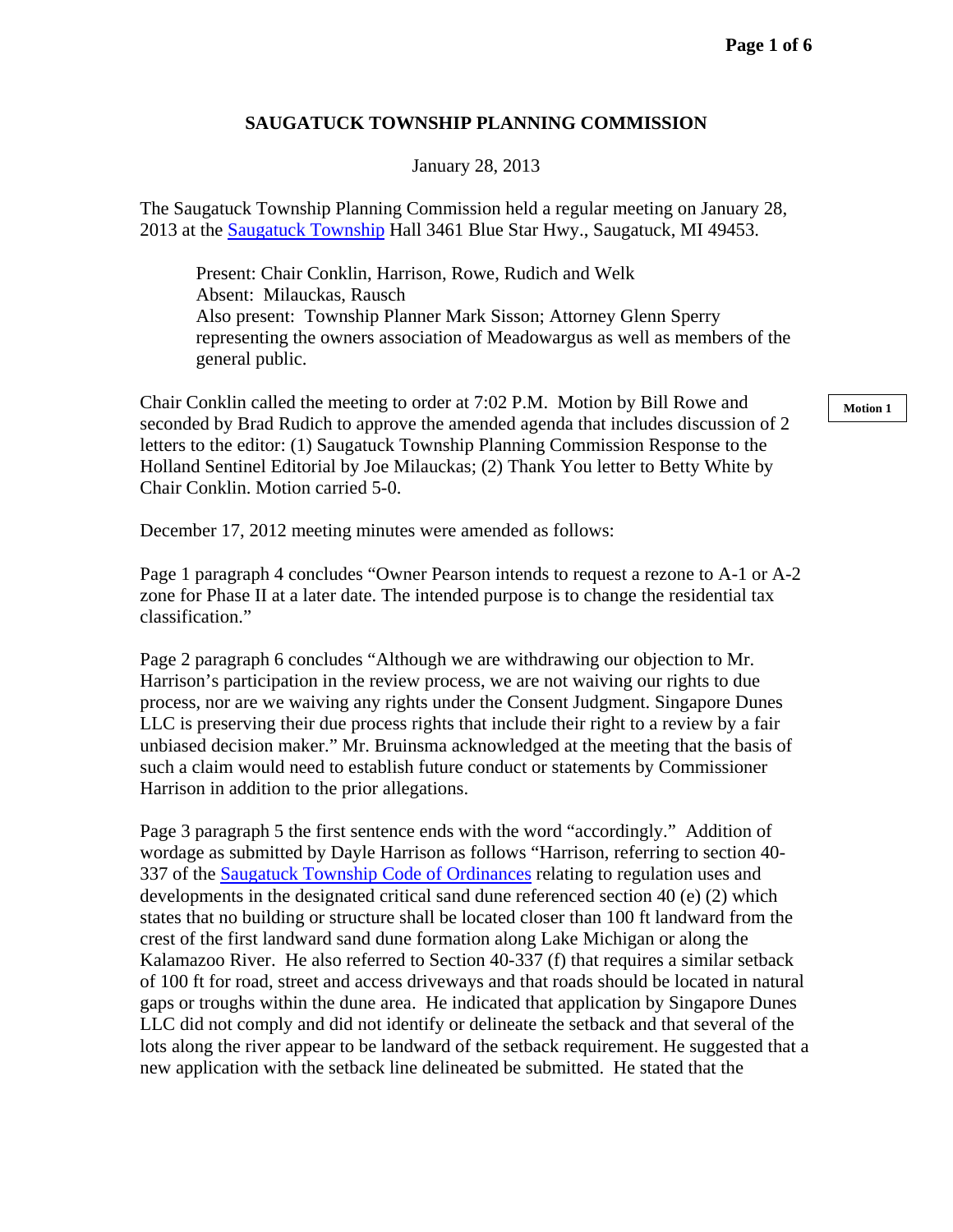Ordinance regulation along the river were primarily for aesthetics and not regulated by the state critical dune act."

Page 3 paragraph 6, second sentence is deleted.

Page 4 paragraph 3, second sentence was rephrased as "Sisson said it was his opinion that when the planning commission created the requirements for open space of the mentioned zoned district they never intended them as applicable to the requirements of the critical dunes overlay."

Motion by Bill Rowe / Brad Rudich to approve December 17, 2013 minutes as amended carried 5-0.

No public comment from the audience.

Deliberation continued on the failed Meadowargus Site Condominium project plan that originally received conditional approval of Phase I and preliminary approval of Phase II January 23, 2006.

Mark Sisson, Township Planner explained his memorandum to the Township Planning Commission dated January 25, 2013 and outlined the current state of the failed project as well as a Resolution draft from Attorney Glenn Sperry dated January 25, 2013 to amend the approved site condominium plan. The proposed resolution for an amended development plan would incorporate more than enough open space to satisfy 40% requirement of the current R-1 Zone District.

Mark recommended the Township seek satisfactory assurances that (1) the street be completed in accordance with Township standards (2) drainage improvements are made pursuant to a 433 Drainage District (3) suitable utilities are installed to support development and "as built drawings" are submitted to the Township.

Mark stated the Resolution from Attorney Sperry is a request for building permits to continue to be issued as if original conditions for the plan development have been met. He further explained the Resolution includes general terms of a development agreement that includes posting of a performance bond satisfactory to the Township to rectify unmet conditions of the amended plan, primarily assurances 1-3 as mentioned.

Glenn Sperry, attorney for owners association of Meadowargus described the intent of the Resolution is to restore a failed project within a 5 year period by resolving with the township to (1) amend the failed site condo approval development plan to reconfigure and downsize the original plan by deleting Phase II entirely with the exception of 4 lots, thus deleting the original plan requirement for sidewalks, a public pathway and public street access (2) amend the nature of the development by reducing the total amount of single family residential building sites or condominium units from 62 to 38 (3) enter into a development agreement with the Township and furnish a performance bond satisfactory to the Township in the amount of \$68,750 or 25% exceeding total cost of meeting the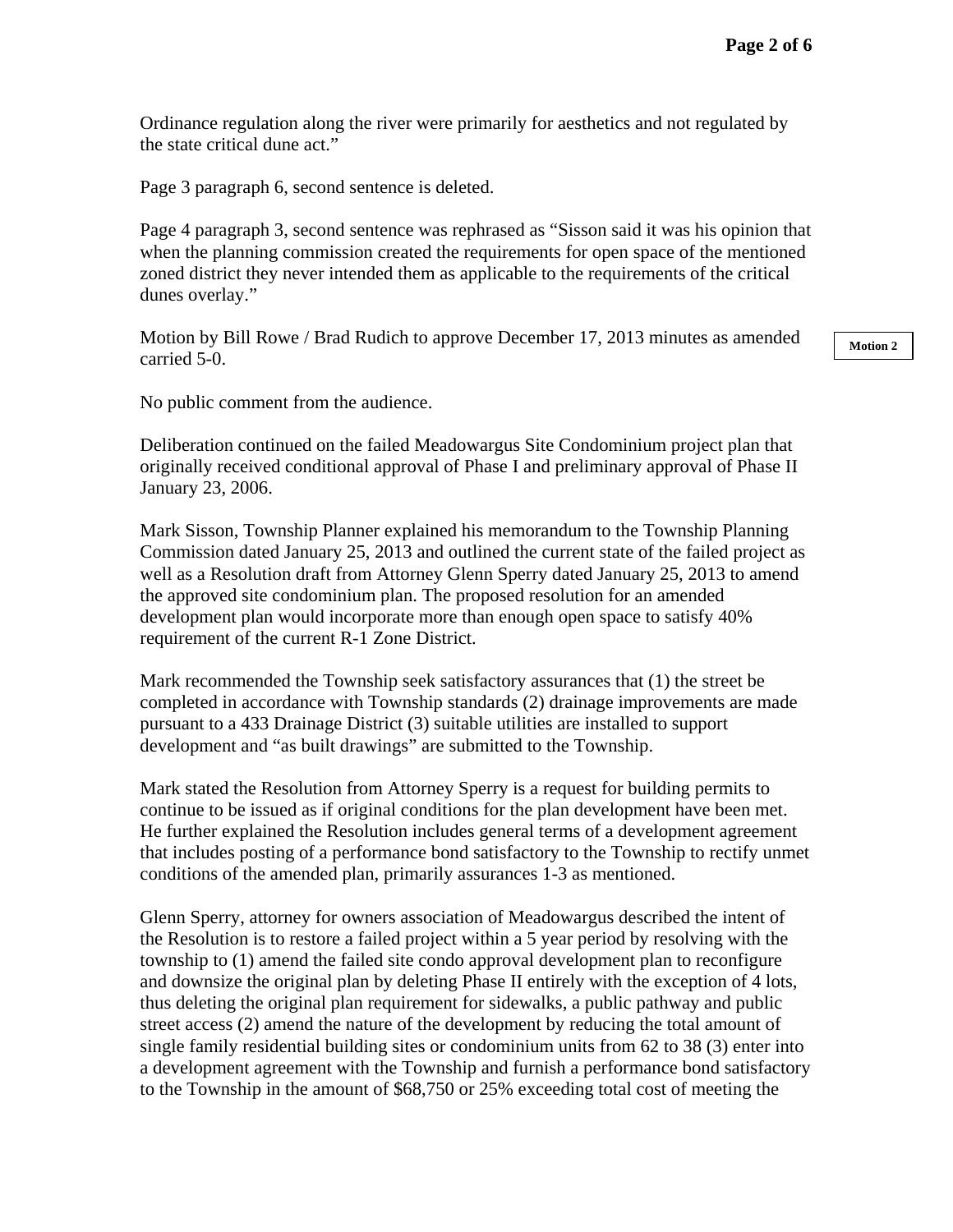street requirements of the amended planned of development (4) agree the association will levy assessments sufficient to pay the cost of compliance of drainage conditions per Section D of the original approved plan.

Harrison raised a concern that road access would no longer be public and that a planned public pathway through the development would be eliminated in the proposed Resolution. Harrison clarified with Sperry that necessary utilities have been installed and are in place for proposed additional lots.

Rudich questioned if \$68,750 in performance bond revenues is satisfactory to cover total costs of engineering, contingencies and the work for scope for all the planned improvements.

Sperry clarified that the performance bond revenues would be restricted to street improvements, but that an assessment levy has been agreed to by a 2/3 majority of the association in accordance with Condominium Act that is intended for drain improvements and utilities including engineering services like "as built" drawings and pressure testing of water and sewer utilities.

Sperry explained that \$50,000 for the cost of street repair was based on an escalating cost of asphalt and an estimate provided from Jeff Voss, original project engineer of the Meadowargus project. Mark Sisson suggested that language for the performance bond be changed to include drain improvement expenses. Sperry responded that the association has no objection to including these expenses in the language of the bond.

Bill Rowe asked Mark if the performance bond amount was in his opinion adequate for necessary improvements. Mark suggested the township require a certain percentage of the bond revenue be on hand and that there "was no guarantee" especially given the violate prices of asphalt.

Harrison asked Mark if the City of the Village of Douglas has an opinion on the current state of the project or concerns similar to those of the township regarding the issuance of building permits without plan conditions being met. Mark said he spoke to Ryan Kilpatrick, Community Planning from the city and that the project was as a PUD and that conditions, primarily the street and drainage, have not been met. Mark said Douglas "probably won't" issue building permits if an amendment and development agreement is not resolved.

Harrison asked Mark if the Township would continue issuing building permits. Mark believed the township should not issue permits unless the approved plan conditions are met or satisfactory plan amendments and/or development agreement is resolved.

Harrison reiterated his concern of a loss of public access through the property as proposed in the Resolution. Harrison asked Mark about the easement for a sidewalk or pathway that was included on the Master Deed of the Meadowargus plan that was intended to provide public access to common areas of the original plan should the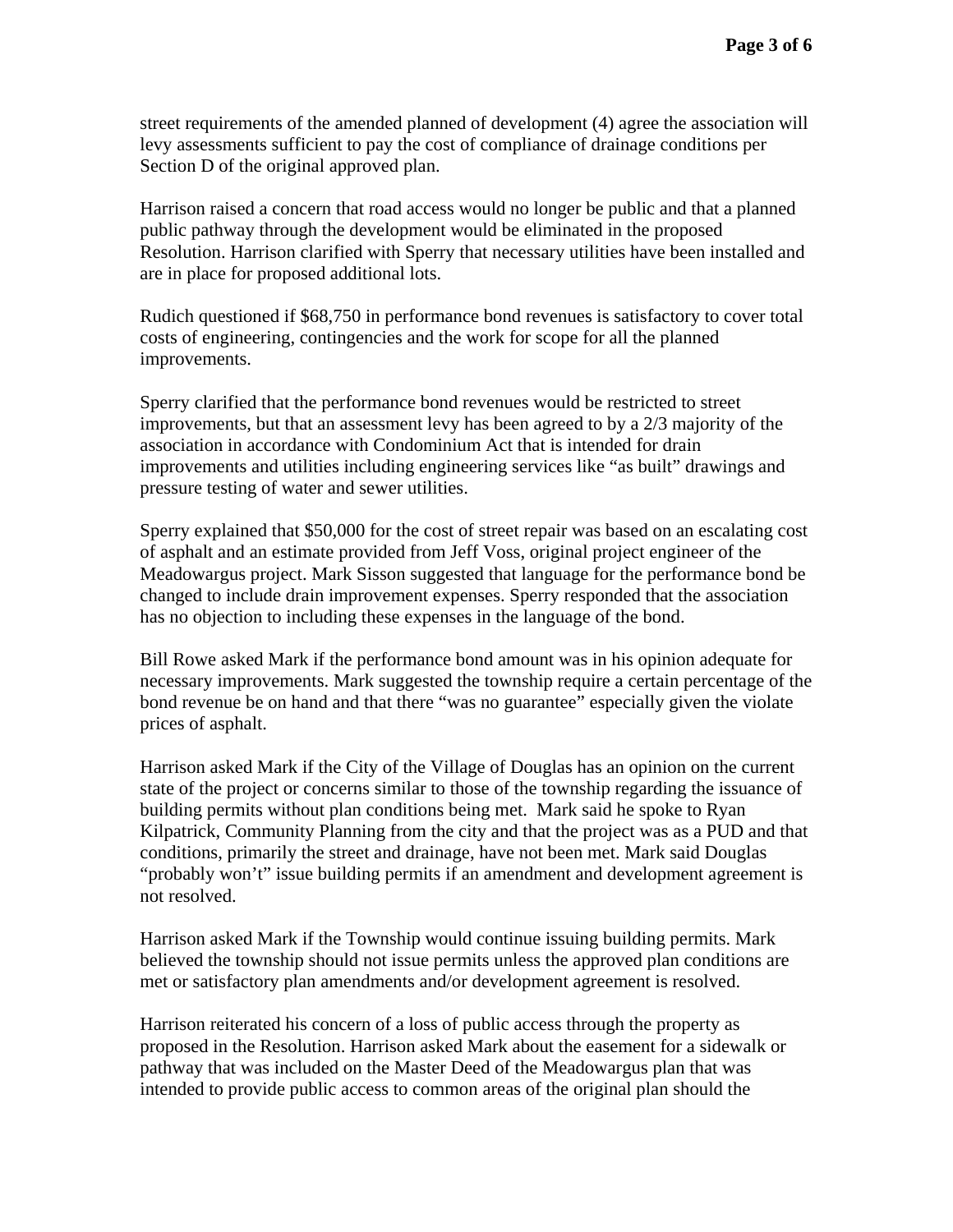township or public choose to act and develop access through the property of the development. Sperry said the Meadowargus development is not obligated to this easement under the Condominium Act in its current state. Conklin responded to Dayle the street would no longer be public as proposed in the Resolution, serving less than 50 units, public access from sidewalks and/or pathway through private property is an issue of discussion for a later date.

Discussion ensued regarding the cost of improvements to rectify unmet development plan conditions. Sisson and Harrison discussed liens to be applied to vacant lots. Harrison and Conklin then discussed the length of terms for the proposed performance bond that would be satisfactory for the township and owners association. Rowe felt it was reasonable and satisfactory to rely upon a performance bond to complete the project and meet conditions of the plan development given the amount of the bond and length of terms.

Rich Beebe, 3490 65<sup>th</sup> Saugatuck, MI 49453 made a public comment to Glenn Sperry to clarify who he represents. Glenn responded that he represents applicant being the owners of the condo association of Meadowargus as well as its principal owner of a non-majority number of lots, Joe Pearson.

Harrison and Sperry discussed the option of implementing tax special assessment district. Sperry reiterated the owners association has voted to install and collect their own assessment district under the condominium act not the state statute pertaining to public special assessments.

Motion was made by Rowe and second by Harrison to table discussion of the Meadowargus application until the next regularly scheduled meeting to be held in March. Motion carried unanimously.

Conklin opened discussion to review the Sanctuary development site plan.

Mark Sisson discussed the current state of the Sanctuary site condominium development owned by Macatawa Bank and introduced Al Ellingsen's email dated January 23, 2012 that includes attached correspondence from Macatawa Bank representative and enviormental specialist Derrick Schabbel, LEED AP. Mark noted that prior approval of the Sanctuary site plan called for tree preservation and preservation of trees in the area between the units or lots of development. In was the intention of the approved plan that trees and vegetation remain between the units or lots.

Al Ellingsen addresses the planning commission in his email and describes the correspondence from Schabbel as a request to the planning commission to "unilaterally grant permission" to clear trees and vegetation on lots 27, 28, 29 and 30 and in the general common element in order to remediate alleged contaminated top soil.

Ellingsen's email correspondence further stated that approval of this request is inviolate and contrary to provisions of the approved site plan and that Schabbel's request to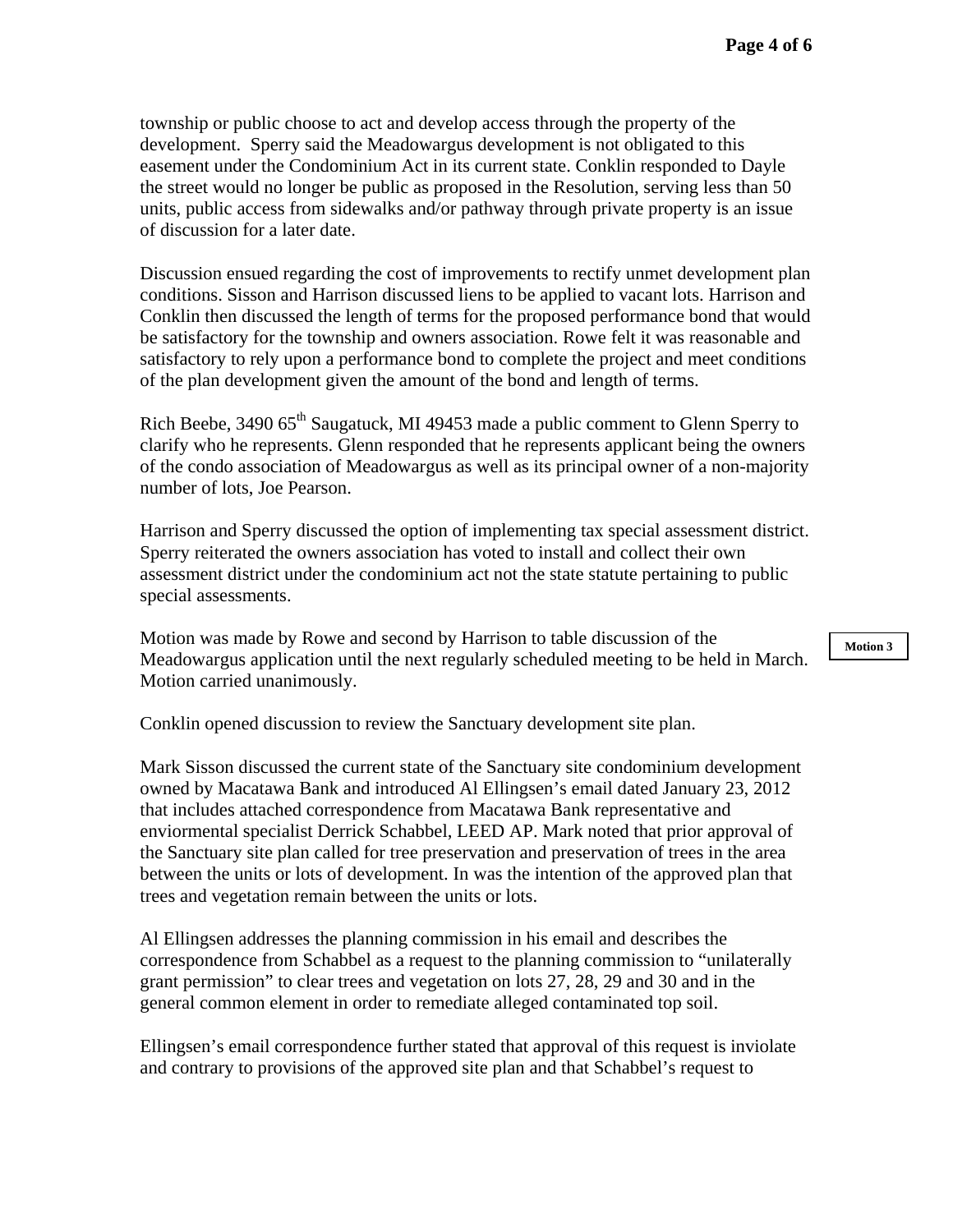continue remediation activities, as they are, would require amendment to the site plan at a formal hearing of the planning commission.

Conklin noted into the record an environmental study from Macatawa Bank that was recently provided to the township and that will be copied to the entire planning commission.

Harrison then requested public comment regarding the Sanctuary discussion prior to the planning commission discussion. Conklin agreed.

Public comment was opened prior to the commission member discussion.

Rich Beebe, address noted above and adjacent property owner of the development discussed the soil contamination concerns at the Sanctuary. He was not in favor of the removal of trees or vegetation or any other soil remediation activities that are contrary to provisions of the approved site plan. Rich also stated he was strongly in favor of having a public hearing should any consideration be made on behalf of the planning commission to allow for Macatawa Bank to act outside of the approved provisions of the existing site plan for Sanctuary.

Discussion ensued regarding the correspondence of Macatawa Bank and Al Ellingsen's correspondence. Maggie asked Mark to verify whether or not any state law would be applicable to the vegetation removal and/or soil remediation activities of the applicant.

Motion was made by Bill Rowe and seconded by Harrison to direct Al to communicate to Macatawa Bank that their request will to continue their activities will require an application for a public hearing to review the Sanctuary condominium site plan.

Conklin then opened brief discussion of the letters added to the agenda.

Motion was made by Rowe and seconded by Harrison to table the letter authored by Commissioner Joe Milauckas entitled "Saugatuck Township Planning Commission Response to the Holland Sentinel Editorial" until Joe returns from vacation. Motion carried unanimously.

Conklin then read her letter of thanks to the long time Planning Commission minute taker, Betty White. Extreme thanks was expressed by all commission members present.

Motion was made by Rowe then seconded by Ed Welk that the letter of thanks be sent to the newspapers from the entire planning commission. Motion carried unanimously.

\_\_\_\_\_\_\_\_\_\_\_\_\_\_\_\_\_\_\_\_\_\_\_\_\_\_\_\_\_\_\_\_\_\_\_\_ \_\_\_\_\_\_\_\_\_\_\_\_\_\_\_\_\_\_\_\_\_\_\_\_\_\_\_\_\_\_\_\_\_\_

Meeting adjourned at 9:10 P.M. Next meeting to be announced.

Aaron J. Sheridan, Recording Secretary Sandra Rausch, Secretary

**Motion 4** 

**Motion 5**